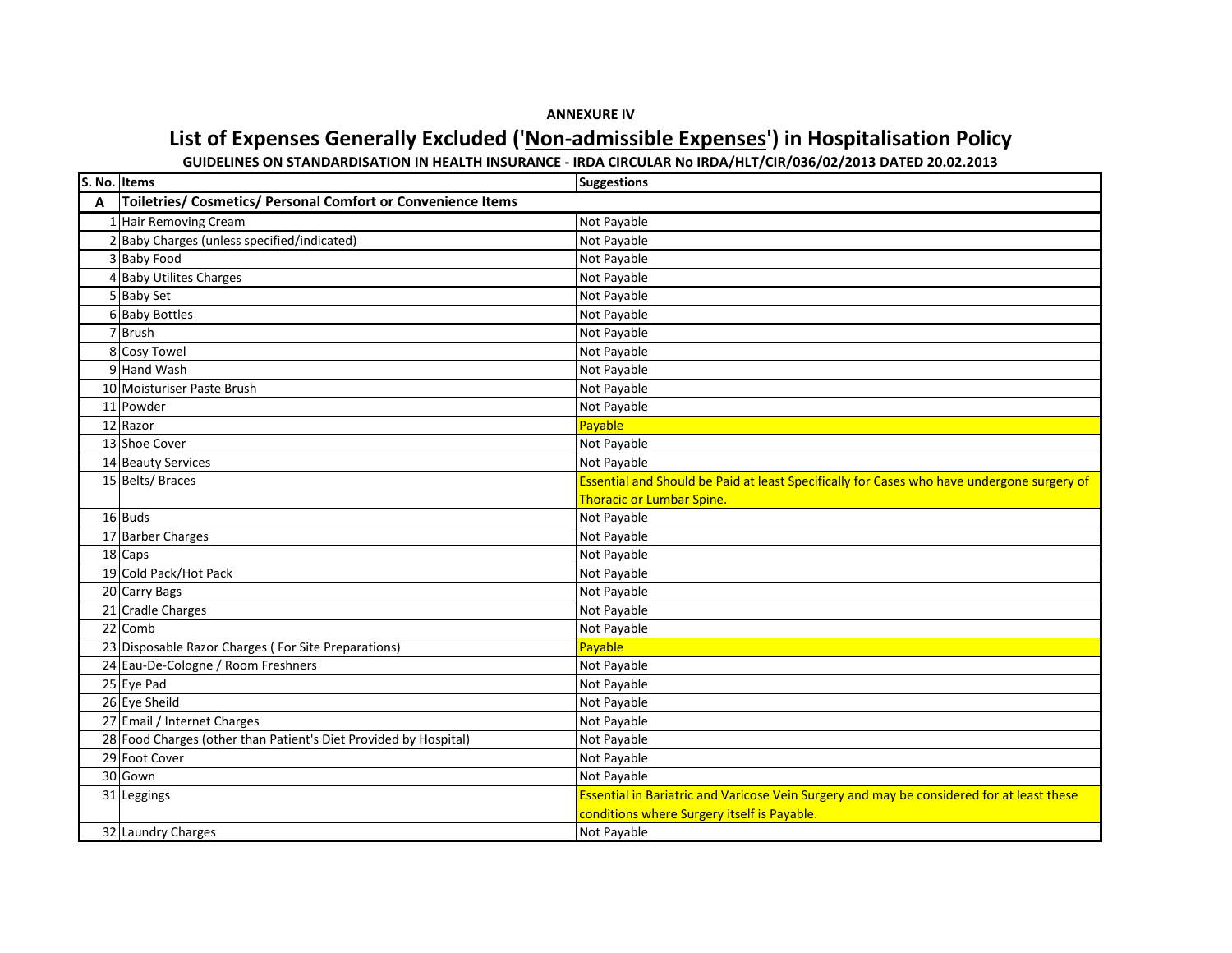|   | 33 Mineral Water                                                      | Not Payable                                                                     |
|---|-----------------------------------------------------------------------|---------------------------------------------------------------------------------|
|   | 34 Oil Charges                                                        | Not Payable                                                                     |
|   | 35 Sanitary Pad                                                       | Not Payable                                                                     |
|   | 36 Slippers                                                           | Not Payable                                                                     |
|   | 37 Telephone Charges                                                  | Not Payable                                                                     |
|   | 38 Tissue Paper                                                       | Not Payable                                                                     |
|   | 39 Tooth Paste                                                        | Not Payable                                                                     |
|   | 40 Tooth Brush                                                        | Not Payable                                                                     |
|   | 41 Guest Services                                                     | Not Payable                                                                     |
|   | 42 Bed Pan                                                            | Not Payable                                                                     |
|   | 43 Bed Under Pad Charges                                              | Not Payable                                                                     |
|   | 44 Camera Cover                                                       | Not Payable                                                                     |
|   | 45 Cliniplast                                                         | Not Payable                                                                     |
|   | 46 Crepe Bandage                                                      | Not Payable/ Payable by the Patient                                             |
|   | 47 Curapore                                                           | Not Payable                                                                     |
|   | 48 Diaper Of Any Type                                                 | Not Payable                                                                     |
|   | 49 DVD, CD Charges                                                    | Not Payable (However if CD is specifically sought by Insurer/TPA then Payable)  |
|   | 50 Eyelet Collar                                                      | Not Payable                                                                     |
|   | 51 Face Mask                                                          | Not Payable                                                                     |
|   | 52 Flexi Mask                                                         | Not Payable                                                                     |
|   | 53 Gause Soft                                                         | Not Payable                                                                     |
|   | 54 Gauze                                                              | Not Payable                                                                     |
|   | 55 Hand Holder                                                        | Not Payable                                                                     |
|   | 56 Hansaplast/ Adhesive Bandages                                      | Not Payable                                                                     |
|   | 57 Infant Food                                                        | Not Payable                                                                     |
|   | 58 Slings                                                             | Reasonable costs for one sling in case of Upper Arm Fractures may be considered |
| В | <b>Items Specifically Excluded in Policies</b>                        |                                                                                 |
|   | 59 Weight Control Programs/ Supplies/ Services                        | Exclusion in Policy unless otherwise specified                                  |
|   | 60 Cost Of Spectacles/ Contact Lenses/ Hearing Aids Etc.,             | Exclusion in Policy unless otherwise specified                                  |
|   | 61 Dental Treatment Expenses that do not require Hospitalisation      | Exclusion in Policy unless otherwise specified                                  |
|   | 62 Hormone Replacement Therapy                                        | Exclusion in Policy unless otherwise specified                                  |
|   | 63 Home Visit Charges                                                 | Exclusion in Policy unless otherwise specified                                  |
|   | 64 Infertility/ Subfertility/ Assisted Conception Procedure           | Exclusion in Policy unless otherwise specified                                  |
|   | 65 Obesity (including Morbid Obesity) Treatment if Excluded in Policy | Exclusion in Policy unless otherwise specified                                  |
|   | 66 Psychiatric & Psychosomatic Disorders                              | Exclusion in Policy unless otherwise specified                                  |
|   | 67 Corrective Surgery for Refractive Error                            | Exclusion in Policy unless otherwise specified                                  |
|   | 68 Treatment of Sexually Transmitted Diseases                         | Exclusion in Policy unless otherwise specified                                  |
|   | 69 Donor Screening Charges                                            | Exclusion in Policy unless otherwise specified                                  |
|   | 70 Admission/Registration Charges                                     | Exclusion in Policy unless otherwise specified                                  |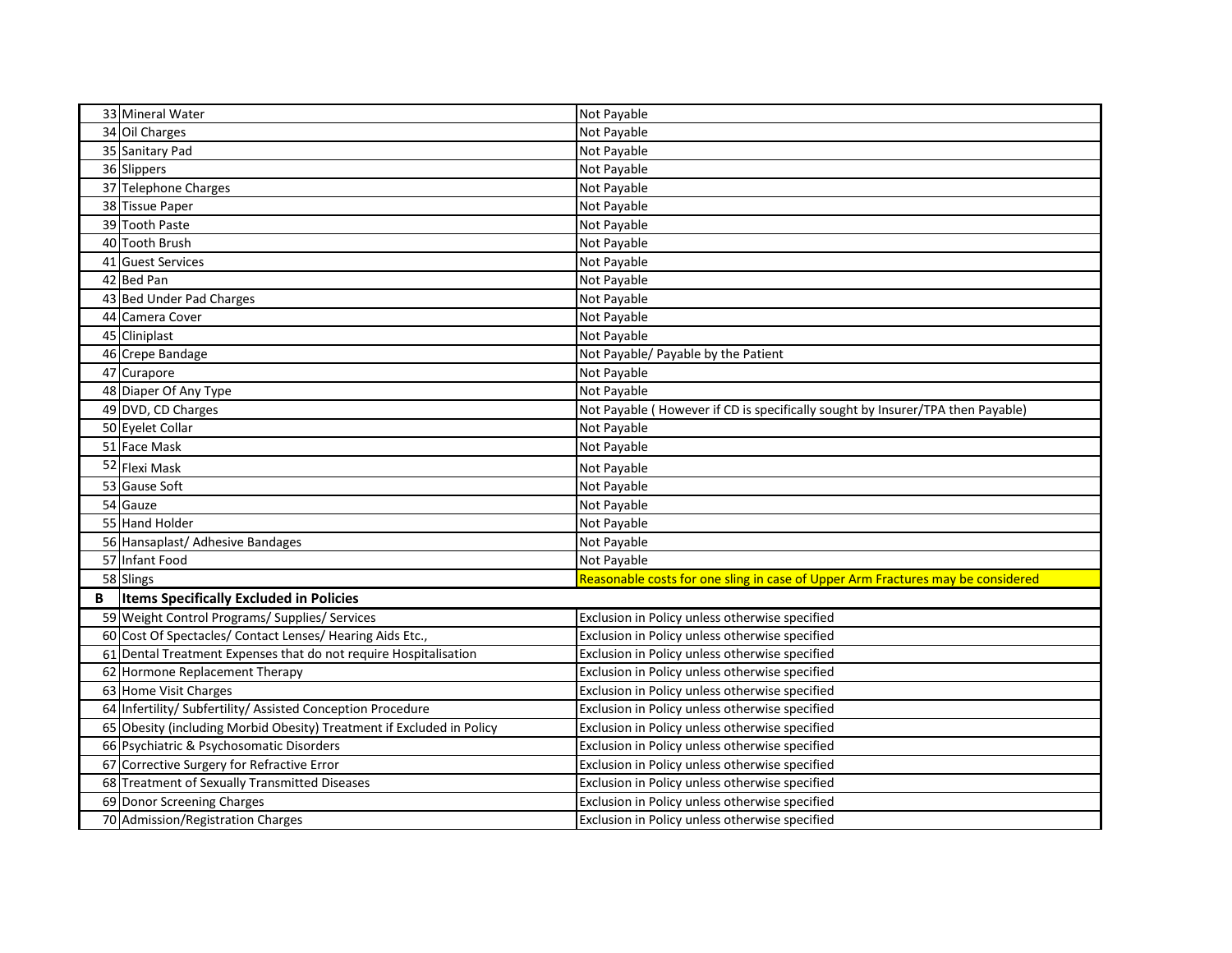|   | 71 Hospitalisation for Evaluation/ Diagnostic Purpose                                                       | Exclusion in Policy unless otherwise specified                                             |
|---|-------------------------------------------------------------------------------------------------------------|--------------------------------------------------------------------------------------------|
|   | 72 Expenses for Investigation/ Treatment irrelevant to the Disease for which                                | Exclusion in Policy not payable unless otherwise specified                                 |
|   | admitted or diagnosed                                                                                       |                                                                                            |
|   | 73 Any Expenses when the Patient is diagnosed with Retro Virus + or suffering                               | Not Payable as per HIV/ AIDS Exclusion                                                     |
|   | from /HIV/ Aids etc is detected/ directly or indirectly                                                     |                                                                                            |
|   | 74 Stem Cell Implantation/ Surgery & Storage                                                                | Not Payable except Bone Marrow Transplantation where covered by Policy                     |
|   | C  Items Which form Part of Hospital Services where Separate Consumables are not Payable but the Service is |                                                                                            |
|   | 75 Ward and Theatre Booking Charges                                                                         | Payable Under OT Charges, Not Payable Separately                                           |
|   | 76 Arthroscopy & Endoscopy Instruments                                                                      | Rental Charged By The Hospital Payable. Purchase of Instruments Not Payable.               |
|   | 77 Microscope Cover                                                                                         | Payable Under OT Charges, Not Payable Separately                                           |
|   | 78 Surgical Blades, Harmonic Scalpel, Shaver                                                                | Payable Under OT Charges, Not Payable Separately                                           |
|   | 79 Surgical Drill                                                                                           | Payable Under OT Charges, Not Payable Separately                                           |
|   | 80 Eye Kit                                                                                                  | Payable Under OT Charges, Not Payable Separately                                           |
|   | 81 Eye Drape                                                                                                | Payable Under OT Charges, Not Payable Separately                                           |
|   | 82 X-Ray Film                                                                                               | Payable Under Radiology Charges, Not as Consumable                                         |
|   | 83 Sputum Cup                                                                                               | Payable Under Investigation Charges, Not as Consumable                                     |
|   | 84 Boyles Apparatus Charges                                                                                 | Part Of Ot Charges, Not Seperately                                                         |
|   | 85 Blood Grouping and Cross Matching of Donors Samples                                                      | Part Of Cost Of Blood, Not Payable                                                         |
|   | 86 Antiseptic & Disinfectant Lotions                                                                        | Not Payable-Part of Dressing Charges                                                       |
|   | 87 Band Aids, Bandages, Sterile Injections, Needles, Syringes                                               | Not Payable - Part of Dressing Charges                                                     |
|   | 88 Cotton                                                                                                   | Not Payable-Part of Dressing Charges                                                       |
|   | 89 Cotton Bandage                                                                                           | Not Payable-Part of Dressing Charges                                                       |
|   | 90 Micropore/ Surgical Tape                                                                                 | Not Payable-payable by the Patient when Prescribed, otherwise included as Dressing         |
|   |                                                                                                             | Charges                                                                                    |
|   | 91 Blade                                                                                                    | Not Payable                                                                                |
|   | 92 Apron                                                                                                    | Not Payable -Part of Hospital Services/Disposable Linen to be Part of OT/ ICU Charges      |
|   | 93 Torniquet                                                                                                | Not Payable (service is charged by Hospitals, Consumables cannot be separately charged)    |
|   | 94 Orthobundle, Gynaec Bundle                                                                               | Part of Dressing Charges                                                                   |
|   | 95 Urine Container                                                                                          | Not Payable                                                                                |
| D | <b>Elements of Room Charge</b>                                                                              |                                                                                            |
|   | 96 Luxury Tax                                                                                               | Policy Exclusion - Not Payable. If there is no Policy Exclusion, then Actual Tax Levied by |
|   |                                                                                                             | Government is Payable - Part of Room Charge for Sub Limits                                 |
|   | 97 HVAC                                                                                                     | Part of Room Charge Not Payable Separately                                                 |
|   | 98 House Keeping Charges                                                                                    | Part of Room Charge Not Payable Separately                                                 |
|   | 99 Service Charges where Nursing Charge also charged                                                        | Part of Room Charge Not Payable Separately                                                 |
|   | 100 Television & Air Conditioner Charges                                                                    | Payable Under Room Charges Not if separately levied                                        |
|   | 101 Surcharges                                                                                              | Part of Room Charge Not Payable Separately                                                 |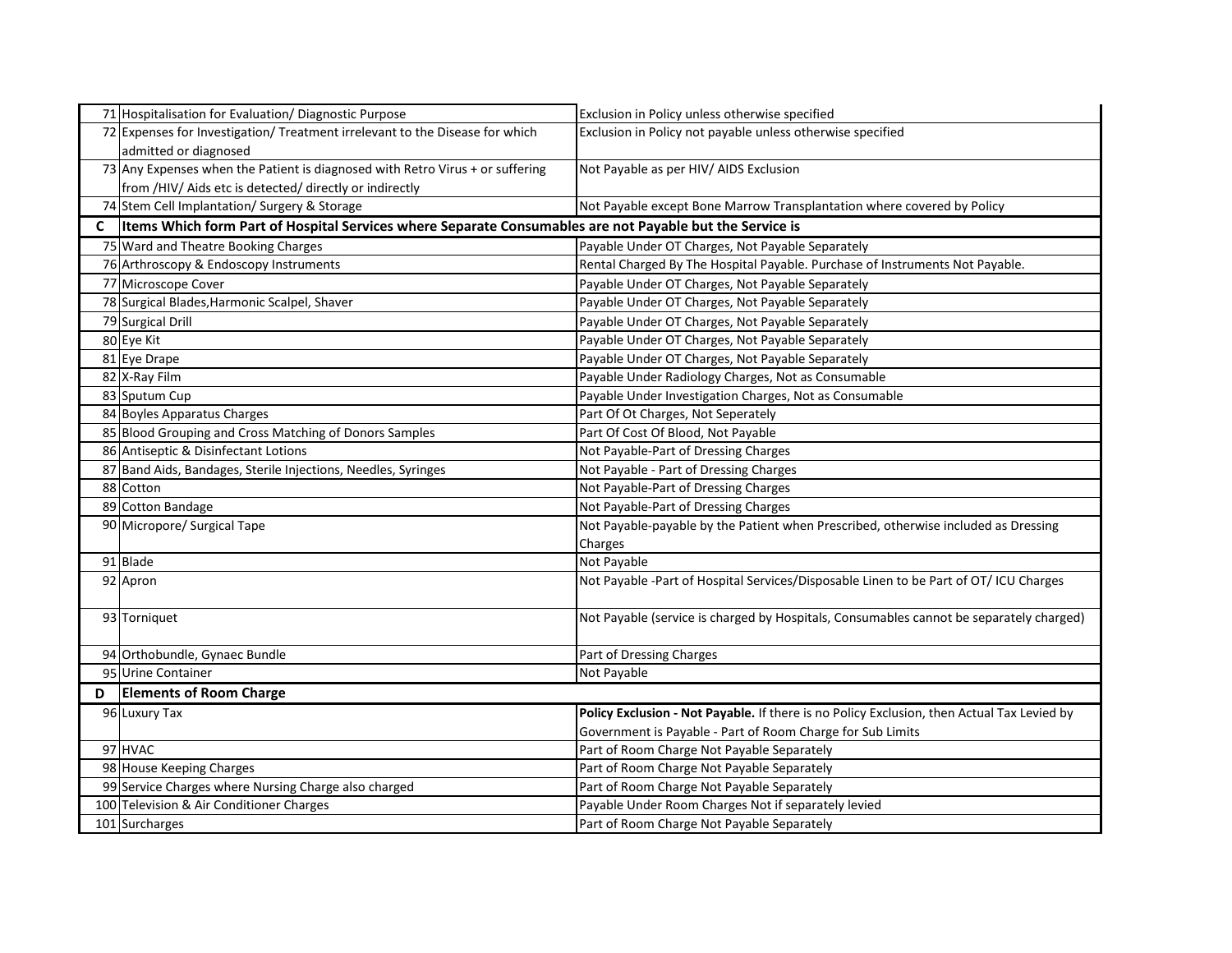|   | 102 Attendant Charges                                                      | Not Payable - Part of Room Charges                                    |
|---|----------------------------------------------------------------------------|-----------------------------------------------------------------------|
|   | 103 IM/ IV Injection Charges                                               | Part of Nursing Charges, Not Payable                                  |
|   | 104 Clean Sheet                                                            | Part of Laundry/housekeeping Not Payable Separately                   |
|   | 105 Extra Diet of Patient (other than that which forms part of Bed Charge) | Not Payable. Patient Diet Provided by Hospital is Payable             |
|   | 106 Blanket/Warmer Blanket                                                 | Not Payable- Part of Room Charges                                     |
| E | Administrative or Non-medical Charges                                      |                                                                       |
|   | 107 Admission Kit                                                          | Not Payable                                                           |
|   | 108 Birth Certificate                                                      | Not Payable                                                           |
|   | 109 Blood Reservation Charges and Ante Natal Booking Charges               | Not Payable                                                           |
|   | 110 Certificate Charges                                                    | Not Payable                                                           |
|   | 111 Courier Charges                                                        | Not Payable                                                           |
|   | 112 Convenyance Charges                                                    | Not Payable                                                           |
|   | 113 Diabetic Chart Charges                                                 | Not Payable                                                           |
|   | 114 Documentation Charges / Administrative Expenses                        | Not Payable                                                           |
|   | 115 Discharge Procedure Charges                                            | Not Payable                                                           |
|   | 116 Daily Chart Charges                                                    | Not Payable                                                           |
|   | 117 Entrance Pass / Visitors Pass Charges                                  | Not Payable                                                           |
|   | 118 Expenses Related to Prescription on Discharge                          | To be Claimed by Patient under Post -Hospitalisation where admissible |
|   | 119 File Opening Charges                                                   | Not Payable                                                           |
|   | 120 Incidental Expenses / Misc. Charges (not Explained)                    | Not Payable                                                           |
|   | 121 Medical Certificate                                                    | Not Payable                                                           |
|   | 122 Maintainance Charges                                                   | Not Payable                                                           |
|   | 123 Medical Records                                                        | Not Payable                                                           |
|   | 124 Preparation Charges                                                    | Not Payable                                                           |
|   | 125 Photocopies Charges                                                    | Not Payable                                                           |
|   | 126 Patient Identification Band / Name Tag                                 | Not Payable                                                           |
|   | 127 Washing Charges                                                        | Not Payable                                                           |
|   | 128 Medicine Box                                                           | Not Payable                                                           |
|   | 129 Mortuary Charges                                                       | Payable Upto 24 Hrs, Shifting Charges Not Payable                     |
|   | 130 Medico Legal Case Charges (MLC Charges)                                | Not Payable                                                           |
| F | <b>External Durable Devices</b>                                            |                                                                       |
|   | 131 Walking Aids Charges                                                   | Not Payable                                                           |
|   | 132 Bipap Machine                                                          | Not Payable                                                           |
|   | 133 Commode                                                                | Not Payable                                                           |
|   | 134 CPAP/ CPAD Equipments Device                                           | Not Payable                                                           |
|   | 135 Infusion Pump - Cost                                                   | Not Payable                                                           |
|   | 136 Oxygen Cylinder (for Usage outside the Hospital)                       | Not Payable                                                           |
|   | 137 Pulseoxymeter Charges Device                                           | Not Payable                                                           |
|   | 138 Spacer                                                                 | Not Payable                                                           |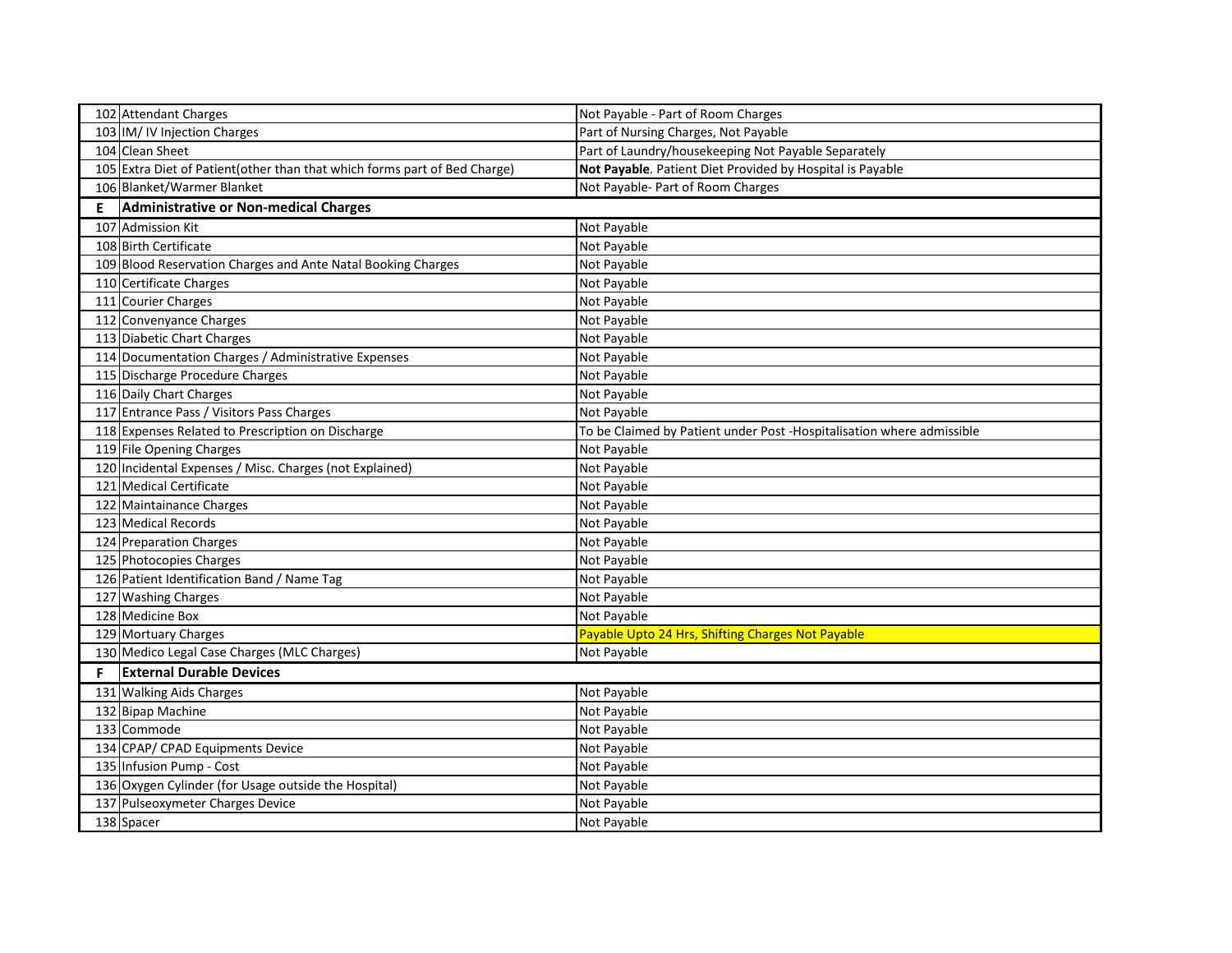|   | 139 Spirometre                                                                                            | Not Payable                                                                                                |
|---|-----------------------------------------------------------------------------------------------------------|------------------------------------------------------------------------------------------------------------|
|   | 140 SPO2 Probe                                                                                            | Not Payable                                                                                                |
|   | 141 Nebulizer Kit                                                                                         | Not Payable                                                                                                |
|   | 142 Steam Inhaler                                                                                         | Not Payable                                                                                                |
|   | 143 Armsling                                                                                              | Not Payable                                                                                                |
|   | 144 Thermometer                                                                                           | Not Payable (paid By Patient)                                                                              |
|   | 145 Cervical Collar                                                                                       | Not Payable                                                                                                |
|   | 146 Splint                                                                                                | Not Payable                                                                                                |
|   | 147 Diabetic Foot Wear                                                                                    | Not Payable                                                                                                |
|   | 148 Knee Braces (Long/ Short/ Hinged)                                                                     | Not Payable                                                                                                |
|   | 149 Knee Immobilizer/Shoulder Immobilizer                                                                 | Not Payable                                                                                                |
|   | 150 Lumbo Sacral Belt                                                                                     | Essential and should be paid at least specifically for cases who have undergone Surgery of<br>Lumbar Spine |
|   | 151 Nimbus Bed or Water or Air Bed Charges                                                                | Payable for any ICU Patient requiring more than 3 Days in ICU; All Patients with Paraplegia/               |
|   |                                                                                                           | Quadriplegia for any reason and at Reasonable Cost of approximately Rs 200/Day                             |
|   | 152 Ambulance Collar                                                                                      | Not Payable                                                                                                |
|   | 153 Ambulance Equipment                                                                                   | Not Payable                                                                                                |
|   | 154 Microsheild                                                                                           | Not Payable                                                                                                |
|   | 155 Abdominal Binder                                                                                      | Essential and should be Paid at least in Post Surgery Patients of Major Abdominal Surgery                  |
|   |                                                                                                           | Including TAH, LSCS, Incisional Hernia Repair, Exploratory Laparotomy for Intestinal                       |
|   |                                                                                                           | Obstruction, Liver Transplant Etc.                                                                         |
| G | <b>Items Payable If Supported By A Prescription</b>                                                       |                                                                                                            |
|   | 156 Betadine \ Hydrogen Peroxide\spirit\ Disinfectants Etc                                                | May be Payable when prescribed for Patient, Not Payable for Hospital use in OT or Ward or                  |
|   |                                                                                                           | for dressings ward or for dressings                                                                        |
|   | 157 Private Nurses Charges- Special Nursing Charges                                                       | Post Hospitalization Nursing Charges Not Payable                                                           |
|   | 158 Nutrition Planning Charges - Dietician Charges- Diet Charges                                          | Patient Diet provided by Hospital is Payable                                                               |
|   | 159 Sugar Free Tablets                                                                                    | Payable -Sugar Free variants of admissable medicines are not Excluded                                      |
|   | 160 Cream Powder Lotion (Toileteries are Not Payable, only Prescribed Medical<br>Pharmaceuticals Payable) | Payable when Prescribed                                                                                    |
|   | 161 Digene Gel                                                                                            | Payable when Prescribed                                                                                    |
|   | 162 ECG Electrodes                                                                                        | Upto 5 Electrodes are Required for every case visiting OT or ICU. For longer stay in ICU,                  |
|   |                                                                                                           | may Require a Change and at least one set every second day must be Payable.                                |
|   | 163 Gloves                                                                                                | Sterilized Gloves Payable / Unsterilized Gloves not payable                                                |
|   | 164 HIV Kit                                                                                               | Payable - Pre-Operative Screening                                                                          |
|   | 165 Listerine/ Antiseptic Mouthwash                                                                       | Payable When Prescribed                                                                                    |
|   | 166 Lozenges                                                                                              | Payable When Prescribed                                                                                    |
|   | 167 Mouth Paint                                                                                           | Payable When Prescribed                                                                                    |